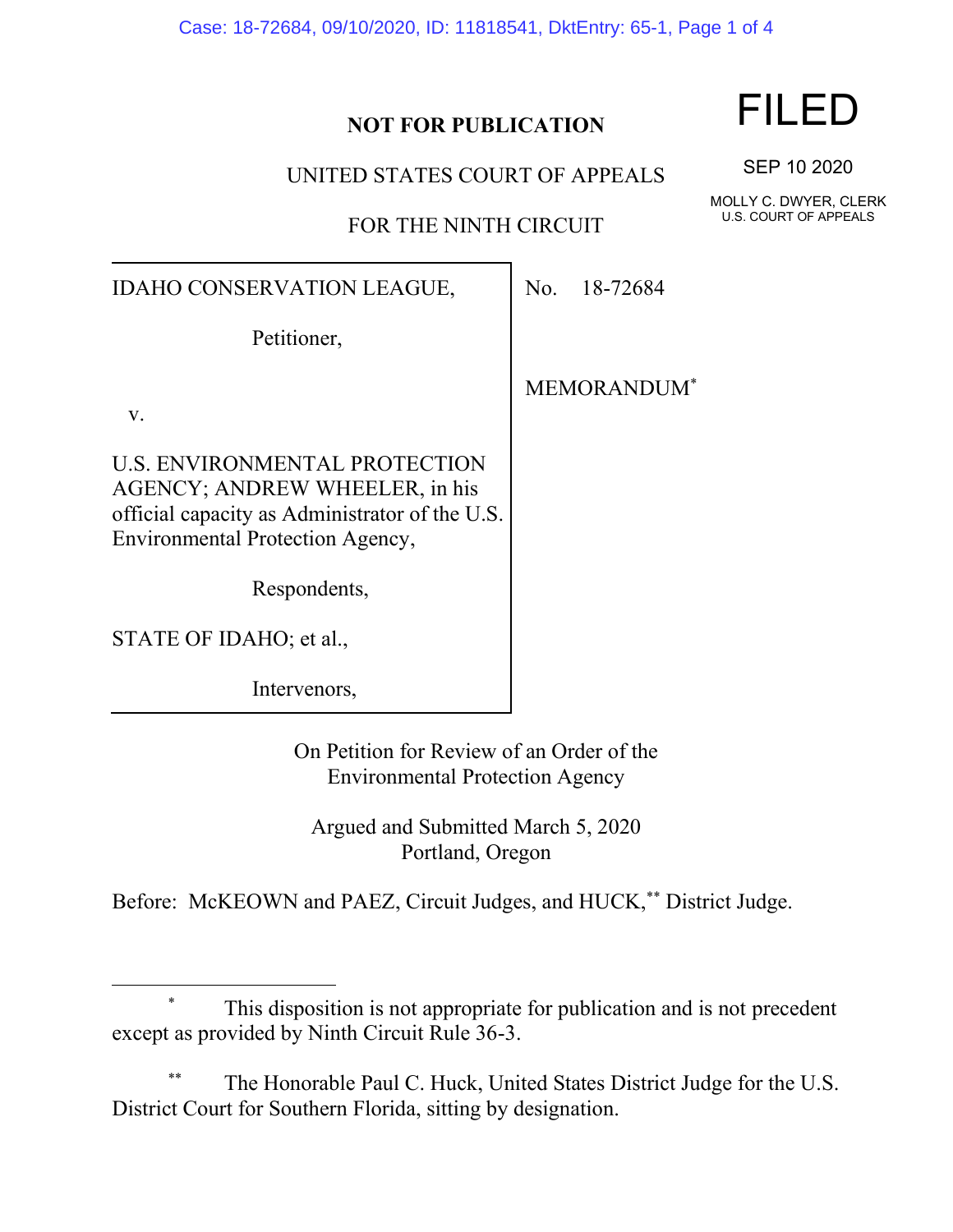Idaho Conservation League ("ICL") petitions for review of the United States Environmental Protection Agency's ("EPA") approval of the Idaho Pollution Discharge Elimination System ("IPDES"). The parties are familiar with the facts, so we do not repeat them here. We have jurisdiction under 33 U.S.C.  $\S$  1369(b)(1)(D), and we grant the petition in part, deny it in part, and remand without vacatur in part.

ICL has associational standing to bring this challenge. *See Friends of the Earth, Inc. v. Laidlaw Env't Servs. (TOC), Inc.*, 528 U.S. 167, 181 (2000); *Nat. Res. Def. Council v. EPA*, 542 F.3d 1235, 1248 (9th Cir. 2008).

EPA's conclusion that a two-year statute of limitations for bringing an enforcement action provided "adequate authority" to "abate violations of the permit or the permit program," 33 U.S.C. § 1342(b)(7), was not arbitrary and capricious. Nor did EPA err by concluding that the Idaho Department of Environmental Quality will have sole responsibility for administering the IPDES program, including the permits for concentrated animal feeding operations ("CAFO"). Therefore, we deny the petition with respect to ICL's challenges concerning the statute of limitations and the Idaho State Department of Agriculture's alleged role in administering CAFO permits.

However, EPA abused its discretion in approving a mens rea standard "greater than the burden of proof or degree of knowledge or intent EPA must

2 a set of  $\sim$  2 a set of  $\sim$  2 a set of  $\sim$  2 a set of  $\sim$  3 a set of  $\sim$  3 a set of  $\sim$  3 a set of  $\sim$  3 a set of  $\sim$  3 a set of  $\sim$  3 a set of  $\sim$  3 a set of  $\sim$  3 a set of  $\sim$  3 a set of  $\sim$  3 a set of  $\sim$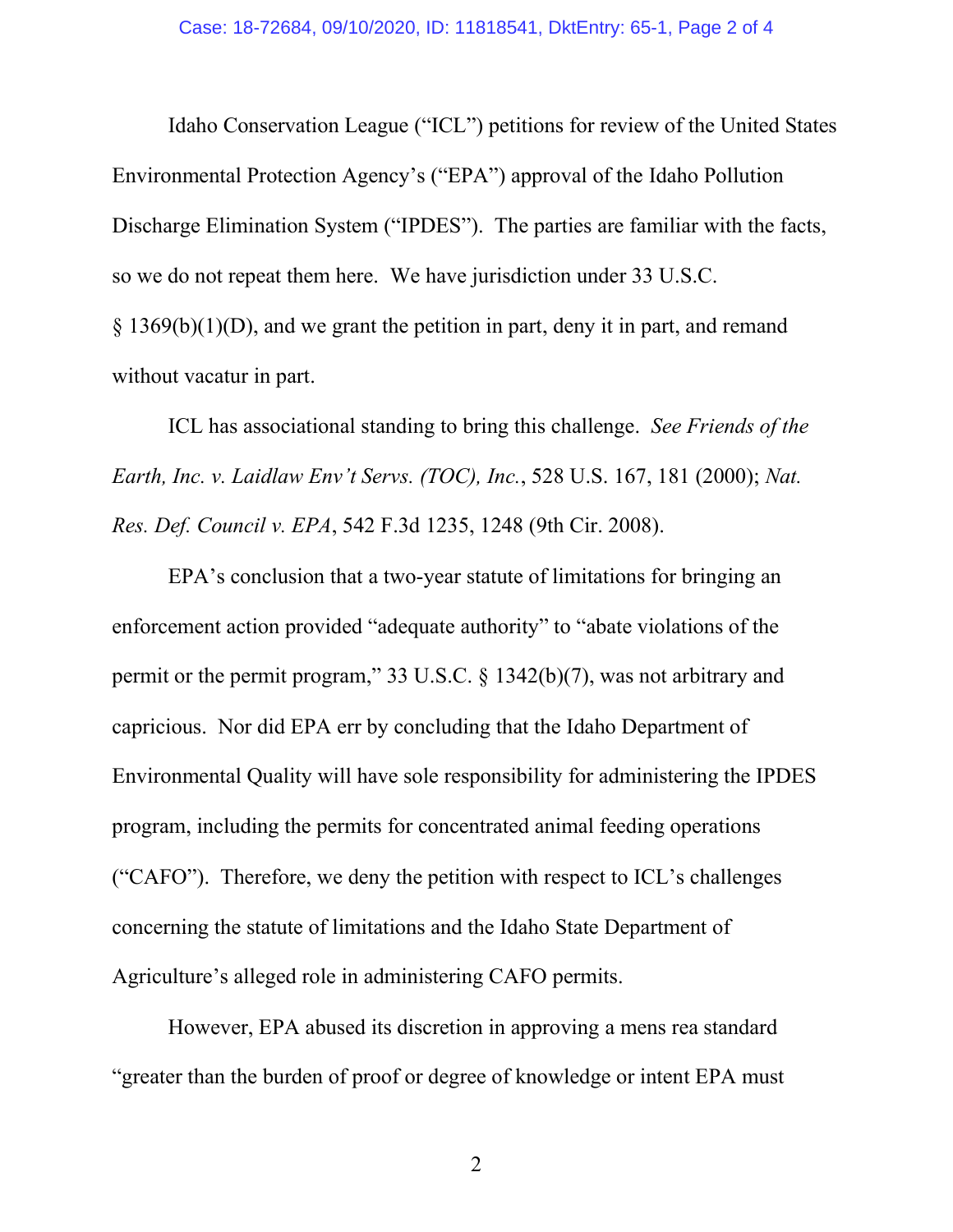#### Case: 18-72684, 09/10/2020, ID: 11818541, DktEntry: 65-1, Page 3 of 4

provide when it brings an action  $\ldots$ ." 40 C.F.R. § 123.27(b)(2). Because § 123.27(b)(2) is neither ambiguous nor inconsistent with 40 C.F.R. § 123.27(a)(3)(ii), *Auer* deference is not warranted for EPA's interpretation of its own regulation. *See Kisor v. Wilkie*, 139 S. Ct. 2400, 2415 (2019). Regardless of the broad range of state law mens rea standards—spanning the lowest standard of "strict liability" to the highest standard of "criminal negligence"—that could

satisfy  $\S$  123.27(a)(3)(ii),  $\S$  123.27(b)(2) provides a standalone requirement that was not satisfied here.

We have held that EPA may bring an enforcement action for "negligent" violation, *see* 33 U.S.C. § 1319(c)(1), under the ordinary negligence standard. *See United States v. Hanousek*, 176 F.3d 1116, 1121 (9th Cir. 1999). Thus, while a state program need not mirror the burden of proof and degree of knowledge or intent EPA must meet to bring an enforcement action, *see* Consolidated Permit Regulations, 45 Fed. Reg. 33,290, 33,382 (May 19, 1980), under § 123.27(b)(2), a state plan must employ a standard "no greater than" simple negligence, such as strict liability or simple negligence. Because EPA approved the IDPES even though it used a standard greater than simple negligence, "gross negligence," we grant the petition with respect to invocation of the improper mens rea standard.

We remand without vacatur for EPA to promptly address the IPDES's deficiency with respect to the mens rea standard, even though remand without

3